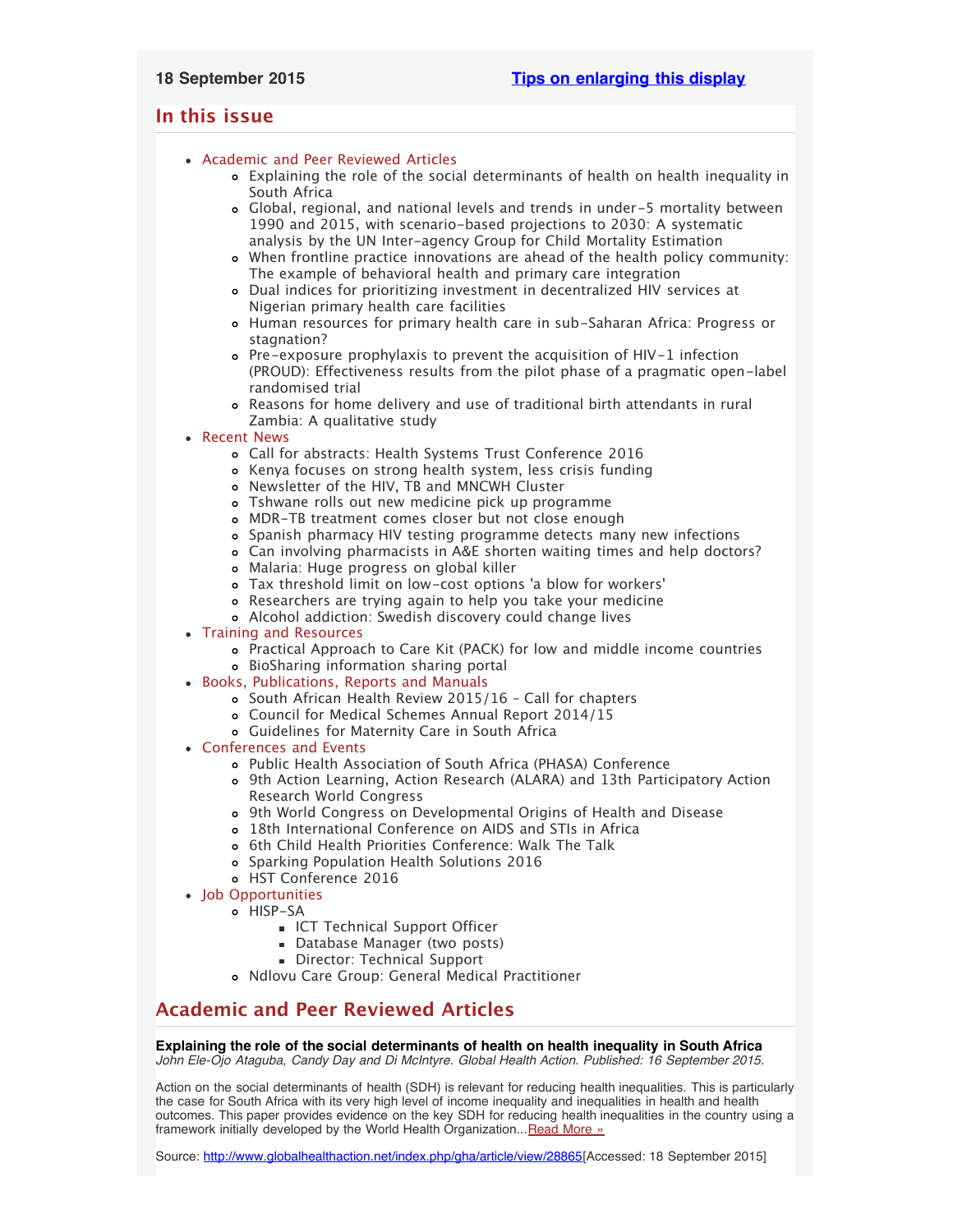#### **[back to top](#page-0-3)**

## <span id="page-1-0"></span>**Global, regional, and national levels and trends in under-5 mortality between 1990 and 2015, with scenario-based projections to 2030: A systematic analysis by the UN Inter-agency Group for Child Mortality Estimation**

*Danzhen You, Lucia Hug, Simon Ejdemyr, Priscila Idele, Daniel Hogan, Colin Mathers, et al. The Lancet. Published: 8 September 2015.*

In 2000, world leaders agreed on the Millennium Development Goals (MDGs). MDG 4 called for a two-thirds reduction in the under-5 mortality rate between 1990 and 2015. We aimed to estimate levels and trends in under-5 mortality for 195 countries from 1990 to 2015 to assess MDG 4 achievement... [Read More »](http://www.thelancet.com/journals/lancet/article/PIIS0140-6736(15)00120-8/fulltext)

Source: [http://www.thelancet.com/journals/lancet/article/PIIS0140-6736\(15\)00120-8/fulltext\[](http://www.thelancet.com/journals/lancet/article/PIIS0140-6736(15)00120-8/fulltext)Accessed: 18 September 2015]

#### **[back to top](#page-0-3)**

#### <span id="page-1-1"></span>**When frontline practice innovations are ahead of the health policy community: The example of behavioral health and primary care integration**

*Benjamin F. Miller. Journal of the American Board of Family Medicine. Published: September/October 2015.*

Innovation in health care delivery often far outpaces the speed at which health policy changes to accommodate this innovation. Integrating behavioral health and primary care is a promising approach to defragment health care and help health care achieve the triple aim of decreasing costs, improving outcomes, and enhancing patients' experiences... [Read More »](http://www.jabfm.org/content/28/Supplement_1/S98.full)

Source: [http://www.jabfm.org/content/28/Supplement\\_1/S98.full\[](http://www.jabfm.org/content/28/Supplement_1/S98.full)Accessed: 18 September 2015]

### **[back to top](#page-0-3)**

#### <span id="page-1-2"></span>**Dual indices for prioritizing investment in decentralized HIV services at Nigerian primary health care facilities**

*Nancy Fronczak, Kola' A Oyediran, Stephanie Mullen and Usman M Kolapo. Health Policy and Planning. Published: 11 September 2015.*

Decentralizing health services, including those for HIV prevention and treatment, is one strategy for maximizing the use of limited resources and expanding treatment options; yet few methods exist for systematically identifying where investments for service expansion might be most effective, in terms of meeting needs and rapid availability of improved services. [Read More »](http://heapol.oxfordjournals.org/content/early/2015/09/11/heapol.czv076.short?rss=1)

Source: [http://heapol.oxfordjournals.org/content/early/2015/09/11/heapol.czv076.short?rss=1\[](http://heapol.oxfordjournals.org/content/early/2015/09/11/heapol.czv076.short?rss=1)Accessed: 18 September 2015]

#### **[back to top](#page-0-3)**

<span id="page-1-3"></span>**Human resources for primary health care in sub-Saharan Africa: Progress or stagnation?** *Merlin L Willcox, Wim Peersman, Pierre Daou, Chiaka Diakité, Francis Bajunirwe, Vincent Mubangizi, et al. Human Resources for Health. Published: 10 September 2015.*

The World Health Organization defines a "critical shortage" of health workers as being fewer than 2.28 health workers per 1000 population and failing to attain 80% coverage for deliveries by skilled birth attendants... [Read](http://www.human-resources-health.com/content/13/1/76) [More »](http://www.human-resources-health.com/content/13/1/76)

Source: <http://www.human-resources-health.com/content/13/1/76>[Accessed: 18 September 2015]

## **[back to top](#page-0-3)**

## <span id="page-1-4"></span>**Pre-exposure prophylaxis to prevent the acquisition of HIV-1 infection (PROUD): Effectiveness results from the pilot phase of a pragmatic open-label randomised trial**

*Sheena McCormack, David T Dunn, Monica Desai, David I Dolling, Mitzy Gafos, Richard Gilson, et al. The Lancet. Published: 10 September 2015.*

Randomised placebo-controlled trials have shown that daily oral pre-exposure prophylaxis (PrEP) with tenofovir-emtricitabine reduces the risk of HIV infection. However, this benefit could be counteracted by risk compensation in users of PrEP. We did the PROUD study to assess this effect... [Read More »](http://www.thelancet.com/journals/lancet/article/PIIS0140-6736(15)00056-2/fulltext)

Source: [http://www.thelancet.com/journals/lancet/article/PIIS0140-6736\(15\)00056-2/fulltext\[](http://www.thelancet.com/journals/lancet/article/PIIS0140-6736(15)00056-2/fulltext)Accessed: 18 September 2015]

#### **[back to top](#page-0-3)**

#### <span id="page-1-5"></span>**Reasons for home delivery and use of traditional birth attendants in rural Zambia: A qualitative study**

*Cephas Sialubanje, Karlijn Massar, Davidson H. Hamer and Robert AC Ruiter. BioMed Central. Published: 11 September 2015.*

Despite the policy change stopping traditional birth attendants (TBAs) from conducting deliveries at home and encouraging all women to give birth at the clinic under skilled care, many women still give birth at home and TBAs are essential providers of obstetric care in rural Zambia. [Read More »](http://www.biomedcentral.com/1471-2393/15/216)

Source: [http://www.biomedcentral.com/1471-2393/15/216\[](http://www.biomedcentral.com/1471-2393/15/216)Accessed: 18 September 2015]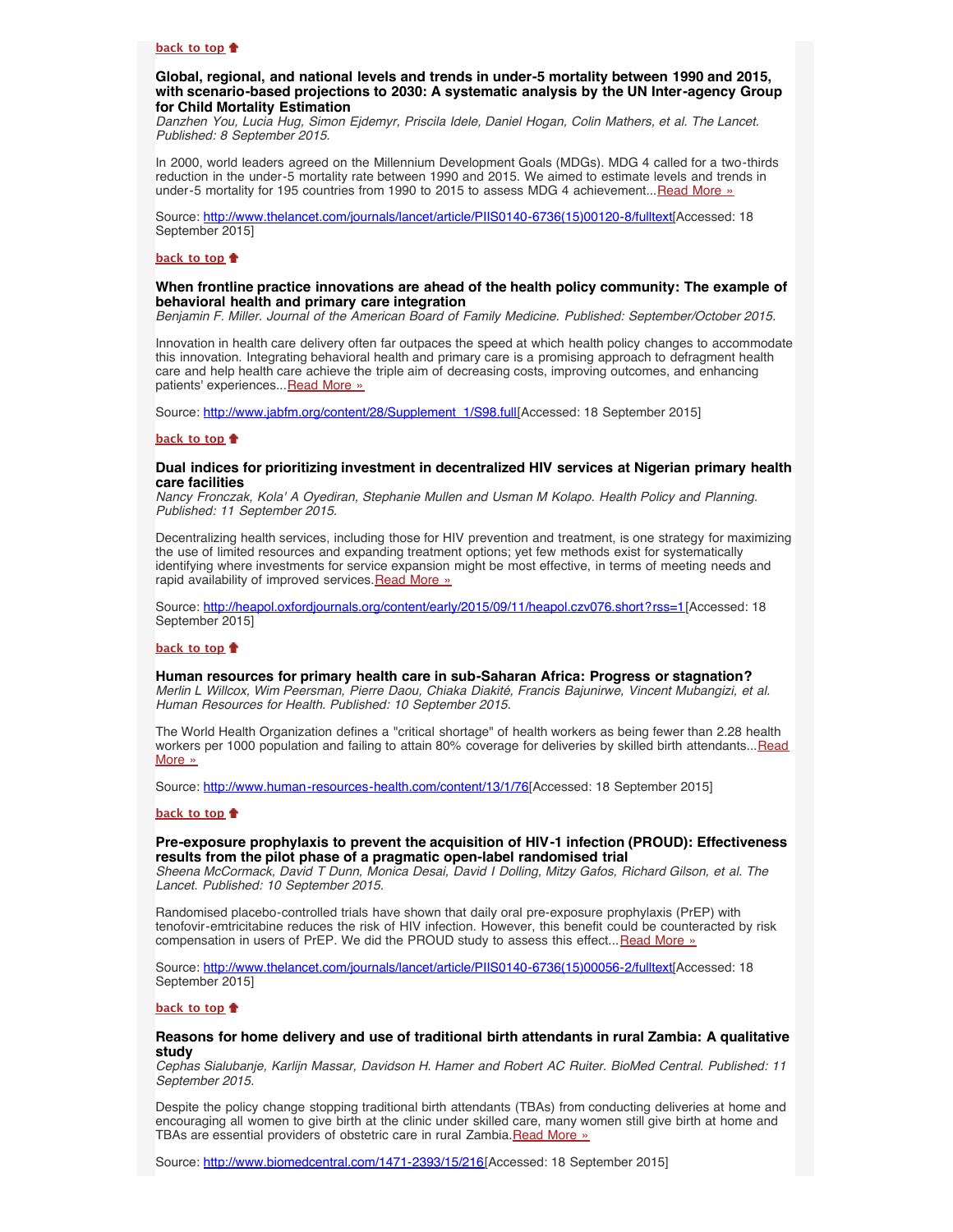## <span id="page-2-0"></span>**Recent News**

#### <span id="page-2-1"></span>**Call for abstracts: Health Systems Trust Conference 2016**

*Health Systems Trust. Published: 3 September 2015.*

HST is hosting a conference from 4-6 May 2016 at the Birchwood Conference Centre, Boksburg, Gauteng. Under the banner of *Strengthened health systems for sustainable development: sharing, supporting, synergising*, the event is designed to advance the global public health agenda in improving health outcomes. Read More »

Source: [http://www.hstconference2016.org.za\[](http://www.hstconference2016.org.za/)Accessed: 18 September 2015]

#### **[back to top](#page-0-3)**

## <span id="page-2-2"></span>**Kenya focuses on strong health system, less crisis funding**

*Reuters. Published: 10 September 2015.*

When Grace's five-year-old daughter was admitted to hospital in Kenya with a chest infection, she didn't suspect HIV. It was only four years later, when Grace became so ill she had to be carried to hospital, that she found they were both HIV positive... [Read More »](http://www.reuters.com/article/2015/09/15/us-development-goals-kenya-health-idUSKCN0RF00120150915)

Source: [http://www.reuters.com/article/2015/09/15/us-development-goals-kenya-health](http://www.reuters.com/article/2015/09/15/us-development-goals-kenya-health-idUSKCN0RF00120150915)[idUSKCN0RF00120150915](http://www.reuters.com/article/2015/09/15/us-development-goals-kenya-health-idUSKCN0RF00120150915)[Accessed: 18 September 2015]

#### **[back to top](#page-0-3)**

## <span id="page-2-3"></span>**Newsletter of the HIV, TB and MNCWH Cluster**

*National Department of Health. Published: September 2015.*

The United Nations will adopt the Sustainable Developent Goals (SDGs) this month (September), thus setting the development path for the world for the next 15 years... [Read More »](http://www.hst.org.za/publications/hiv-tb-and-mncwh-news-newsletter-7)

Source: [http://www.hst.org.za/publications/hiv-tb-and-mncwh-news-newsletter-7\[](http://www.hst.org.za/publications/hiv-tb-and-mncwh-news-newsletter-7)Accessed: 18 September 2015]

#### **[back to top](#page-0-3)**

#### <span id="page-2-4"></span>**Tshwane rolls out new medicine pick up programme**

*Health-e News. Published: 4 September 2015.*

Tshwane has become the latest district to roll out a new programme that will let patients pick up chronic medication at community pharmacies. Read More »

Source: [http://www.health-e.org.za/2015/09/04/tshwane-rolls-out-new-convenient-medicine-pick-up](http://www.health-e.org.za/2015/09/04/tshwane-rolls-out-new-convenient-medicine-pick-up-programme/)[programme/](http://www.health-e.org.za/2015/09/04/tshwane-rolls-out-new-convenient-medicine-pick-up-programme/)[Accessed: 18 September 2015]

#### **[back to top](#page-0-3)**

#### <span id="page-2-5"></span>**MDR-TB treatment comes closer but not close enough**

*Health-e News. Published: 7 September 2015.*

As many as about 60 per cent of patients started on treatment for multidrug-resistant tuberculosis (MDR-TB) will not be cured. With odds already stacked against them, Eastern Cape MDR-TB patients face a long and costly journey for treatment.[Read More »](http://www.health-e.org.za/2015/09/07/mdr-tb-treatment-comes-closer-but-not-close-enough/)

Source: [http://www.health-e.org.za/2015/09/07/mdr-tb-treatment-comes-closer-but-not-close](http://www.health-e.org.za/2015/09/07/mdr-tb-treatment-comes-closer-but-not-close-enough/)[enough/](http://www.health-e.org.za/2015/09/07/mdr-tb-treatment-comes-closer-but-not-close-enough/)[Accessed: 18 September 2015]

#### **[back to top](#page-0-3)**

#### <span id="page-2-6"></span>**Spanish pharmacy HIV testing programme detects many new infections** *aidsmap. Published: 16 September 2015.*

A programme in which cheap, 30-minute HIV tests were offered in local pharmacy shops in three Spanish regions, diagnosed over 200 new infections, amounting to 10.6% of all HIV diagnoses in the three regions during the study period. [Read More »](http://www.aidsmap.com/Spanish-pharmacy-HIV-testing-programme-detects-many-new-infections/page/2998441/)

Source: [http://www.aidsmap.com/Spanish-pharmacy-HIV-testing-programme-detects-many-new](http://www.aidsmap.com/Spanish-pharmacy-HIV-testing-programme-detects-many-new-infections/page/2998441/)[infections/page/2998441/](http://www.aidsmap.com/Spanish-pharmacy-HIV-testing-programme-detects-many-new-infections/page/2998441/)[Accessed: 18 September 2015]

#### **[back to top](#page-0-3)**

<span id="page-2-7"></span>**Can involving pharmacists in A&E shorten waiting times and help doctors?** *The Guardian. Published: 9 September 2015.*

Accident and emergency departments are nearing crisis point, but evidence suggests that some of the pressure comes from patients who want to avoid having to wait for a GP appointment. Could pharmacists reduce the burden by helping to treat A&E patients suffering relatively minor conditions?[Read More »](http://www.theguardian.com/healthcare-network/2015/sep/09/pharmacists-shorten-waiting-times-help-doctors)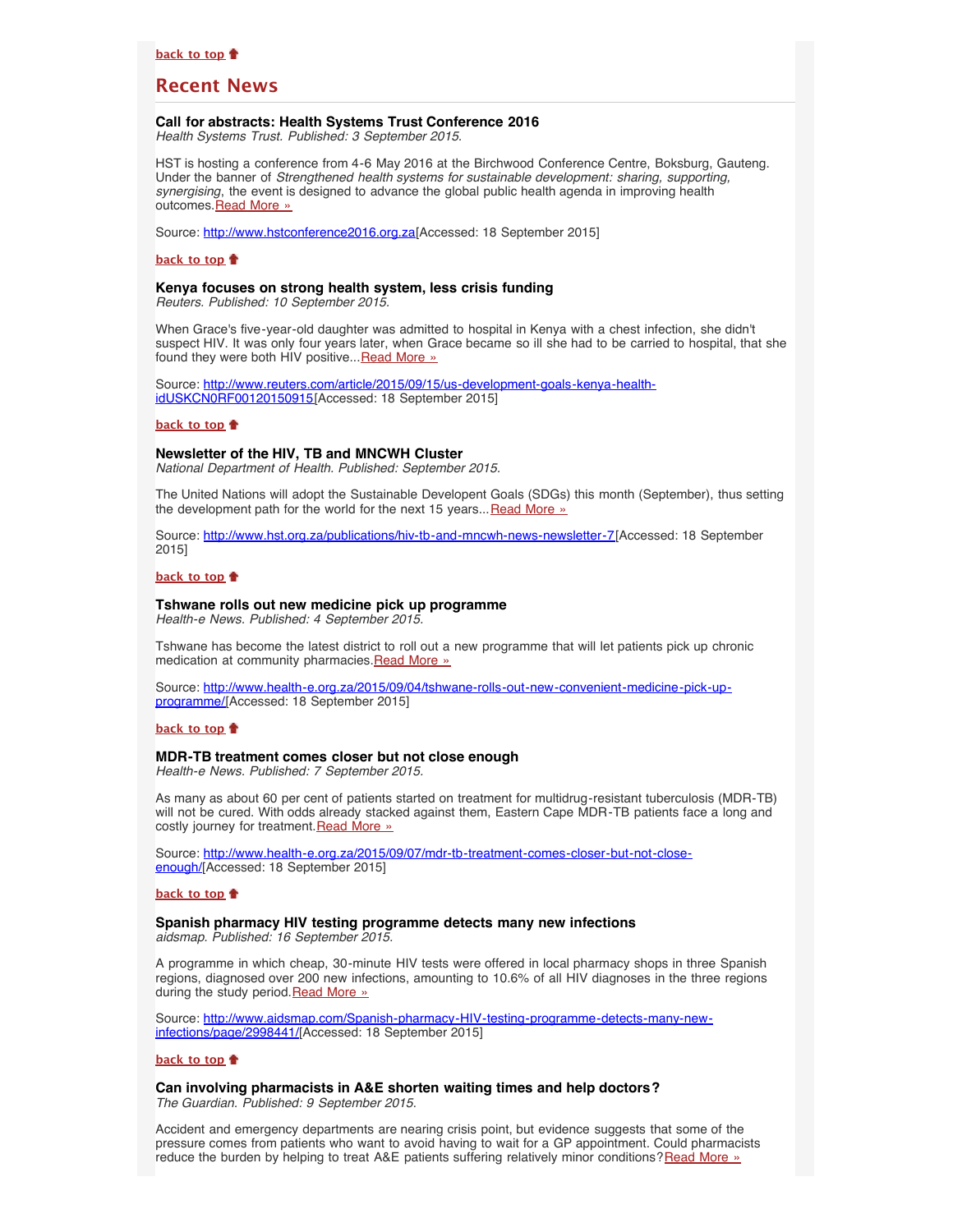Source: [http://www.theguardian.com/healthcare-network/2015/sep/09/pharmacists-shorten-waiting-times-help](http://www.theguardian.com/healthcare-network/2015/sep/09/pharmacists-shorten-waiting-times-help-doctors)[doctors\[](http://www.theguardian.com/healthcare-network/2015/sep/09/pharmacists-shorten-waiting-times-help-doctors)Accessed: 18 September 2015]

#### **[back to top](#page-0-3)**

## <span id="page-3-0"></span>**Malaria: Huge progress on global killer**

*BBC News. Published: 17 September 2015.*

The World Health Organization is reporting a huge fall in the number of cases of malaria. It has long been one of the world's biggest killers so what has changed and is eradication now a possibility?[Read More »](http://www.bbc.com/news/health-34269314#)

Source: [http://www.bbc.com/news/health-34269314#\[](http://www.bbc.com/news/health-34269314#)Accessed: 18 September 2015]

## **[back to top](#page-0-3)**

## <span id="page-3-1"></span>**Tax threshold limit on low-cost options 'a blow for workers'**

*IOL. Published: 12 September 2015.*

Providers of primary healthcare plans that may soon be disallowed say that low-cost benefit medical scheme options will not cater for people using these plans who earn more than the tax threshold but cannot afford scheme membership. [Read More »](http://www.iol.co.za/business/personal-finance/tax-threshold-limit-on-low-cost-options-a-blow-for-workers-1.1914879)

Source: [http://www.iol.co.za/business/personal-finance/tax-threshold-limit-on-low-cost-options-a-blow-for](http://www.iol.co.za/business/personal-finance/tax-threshold-limit-on-low-cost-options-a-blow-for-workers-1.1914879)[workers-1.1914879](http://www.iol.co.za/business/personal-finance/tax-threshold-limit-on-low-cost-options-a-blow-for-workers-1.1914879)[Accessed: 18 September 2015]

#### **[back to top](#page-0-3)**

#### <span id="page-3-2"></span>**Researchers are trying again to help you take your medicine**

*Washington Post. Published: 5 September 2015.*

When a doctor tells you to "take two of these and call me in the morning," he truly means two – not three, not one – and to get back to him the next day, not later in the week or the following month...[Read More »](http://www.washingtonpost.com/national/health-science/researchers-are-trying-again-to-help-you- take-your-medicine/2015/09/05/6f26d896-525d-11e5-9812-92d5948a40f8_story.html)

Source: [http://www.washingtonpost.com/national/health-science/researchers-are-trying-again-to-help-you](http://www.washingtonpost.com/national/health-science/researchers-are-trying-again-to-help-you- take-your-medicine/2015/09/05/6f26d896-525d-11e5-9812-92d5948a40f8_story.html)[take-your-medicine/2015/09/05/6f26d896-525d-11e5-9812-92d5948a40f8\\_story.html](http://www.washingtonpost.com/national/health-science/researchers-are-trying-again-to-help-you- take-your-medicine/2015/09/05/6f26d896-525d-11e5-9812-92d5948a40f8_story.html)[Accessed: 18 September 2015]

#### **[back to top](#page-0-3)**

## <span id="page-3-3"></span>**Alcohol addiction: Swedish discovery could change lives**

*Daily Maverick. Published: 15 September 2015.*

Swedish scientists have discovered a potentially life-changing therapy for patients addicted to alcohol. The even better news: it's already approved for use in diabetic patients. But is it a realistic alternative to existing therapies? [Read More »](http://www.dailymaverick.co.za/article/2015-09-15-alcohol-addiction-swedish-discovery-could-change-lives/?utm_source=Daily+Maverick+Mailer&utm_medium=email&utm_campaign=First+Thing+with+John+stupart%3A+Tuesday%2C+2+September+2014&utm_term=http%3A%2F%2Fwww.dailymaverick.co.za%2Farticle%2F2015-09-15-alcohol-addiction-swedish-discovery-could-change-lives%2F#.VffYUdKqqko)

Source: [http://www.dailymaverick.co.za/article/2015-09-15-alcohol-addiction-swedish-discovery-could-change](http://www.dailymaverick.co.za/article/2015-09-15-alcohol-addiction-swedish-discovery-could-change-lives/?utm_source=Daily+Maverick+Mailer&utm_medium=email&utm_campaign=First+Thing+with+John+stupart%3A+Tuesday%2C+2+September+2014&utm_term=http%3A%2F%2Fwww.dailymaverick.co.za%2Farticle%2F2015-09-15-alcohol-addiction-swedish-discovery-could-change-lives%2F#.VffYUdKqqko)[lives/\[](http://www.dailymaverick.co.za/article/2015-09-15-alcohol-addiction-swedish-discovery-could-change-lives/?utm_source=Daily+Maverick+Mailer&utm_medium=email&utm_campaign=First+Thing+with+John+stupart%3A+Tuesday%2C+2+September+2014&utm_term=http%3A%2F%2Fwww.dailymaverick.co.za%2Farticle%2F2015-09-15-alcohol-addiction-swedish-discovery-could-change-lives%2F#.VffYUdKqqko)Accessed: 18 September 2015]

#### **[back to top](#page-0-3)**

## <span id="page-3-4"></span>**Training and Resources**

## <span id="page-3-5"></span>**Practical Approach to Care Kit (PACK) for low and middle income countries**

*British Medical Journal. Published: 8 September 2015.*

The PACK programme is a comprehensive clinical practice aid that enables healthcare practitioners to diagnose and manage common conditions. It covers 40 common symptoms and 20 conditions including cardiovascular disease, respiratory diseases, tuberculosis, HIV/AIDS, women's health, and end-of-life care. [Click Here»](http://www.bmj.com/company/partner-with-us/providing-local-health-guidelines-to-improve-patient-care-in-south-africa/)

#### **[back to top](#page-0-3)**

## <span id="page-3-6"></span>**BioSharing information sharing portal**

*BioMed Central*

BioSharing is a web-based, curated and searchable portal ensuring that standards, databases and policies in the life sciences are registered, informative and discoverable.[Click Here»](https://www.biosharing.org/)

#### **[back to top](#page-0-3)**

## <span id="page-3-7"></span>**Books, Publications, Reports and Manuals**

#### <span id="page-3-8"></span>**South African Health Review 2015/16 – Call for chapters** *Health Systems Trust*

The South African Health Review (SAHR), published annually by Health Systems Trust (HST) for 18 years, is an accredited peer-reviewed journal that is widely respected as an authoritative source of research, analysis and reflection on health systems. [Click Here»](http://www.hst.org.za/news/south-african-health-review-201516-call-chapters)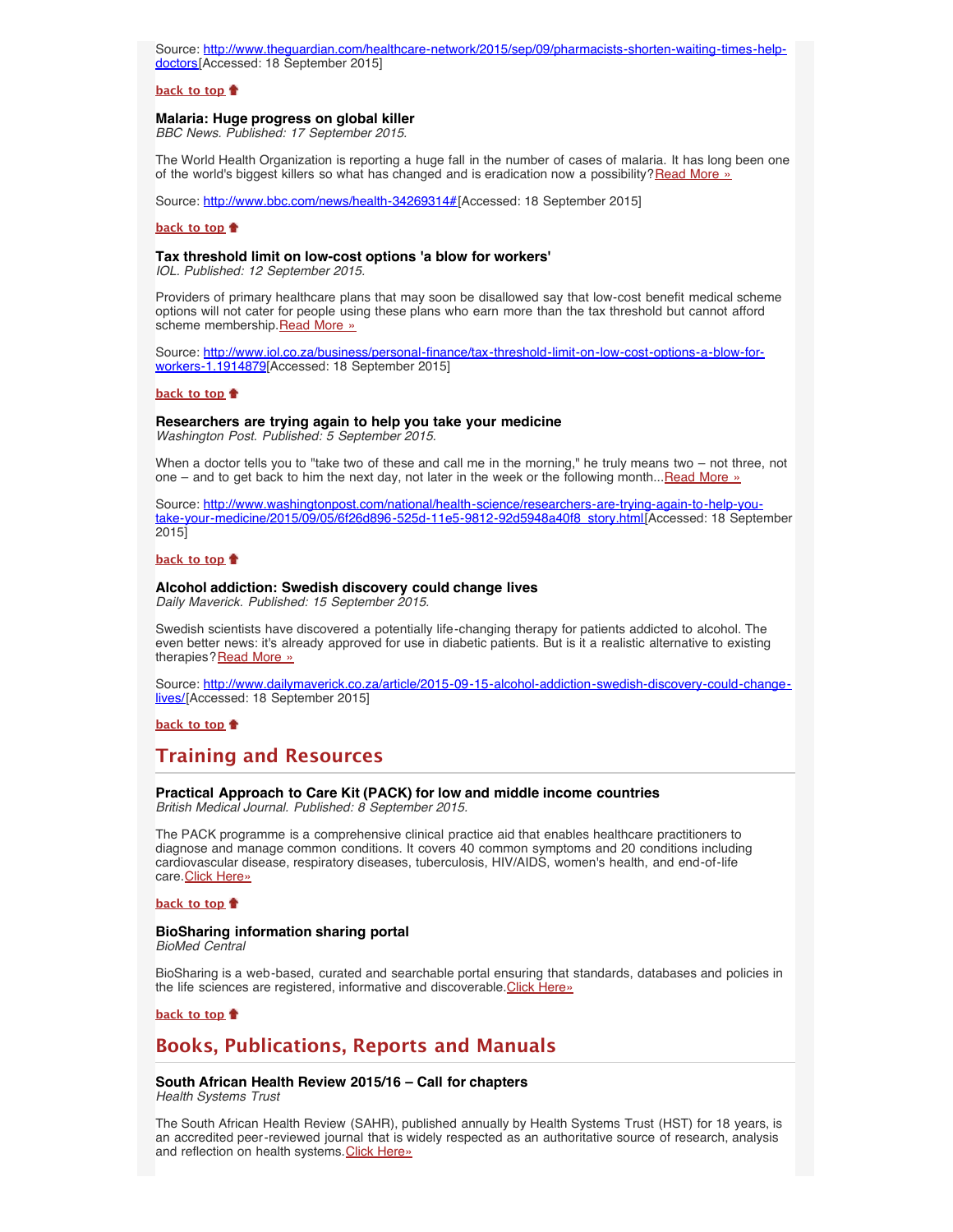#### **[back to top](#page-0-3)**

## <span id="page-4-0"></span>**Annual Report 2014/15**

*Council for Medical Schemes. Published: 2015.*

During the 15 years of its existence, the Council for Medical Schemes (CMS) has built a proud culture of protecting beneficiaries of medical schemes by enforcing compliance with the provisions of the Medical Schemes Act. [Click Here»](http://www.hst.org.za/publications/annual-report-201415)

#### **[back to top](#page-0-3)**

## <span id="page-4-1"></span>**Guidelines for Maternity Care in South Africa**

*National Department of Health. Published: 2015.*

The National Department of Health has identified maternal health care as a priority area requiring urgent action in South Africa. This is in line with the target to achieve the Millennium Development Goals (MDGs) as we as the targets set in our National Development Plan (NDP). [Click Here»](http://www.hst.org.za/publications/guidelines-maternity-care-south-africa)

**[back to top](#page-0-3)**

## <span id="page-4-2"></span>**Conferences and Events**

## <span id="page-4-3"></span>**Public Health Association of South Africa (PHASA) Conference**

*When: 7-9 October 2015 Venue: Southern Sun Elangeni, Durban, South Africa URL: [http://www.phasaconference.org.za](http://www.phasaconference.org.za/)*

The 11th Annual Conference of the Public Health Association of South Africa takes place between 7-9 October 2015 in Durban, KwaZulu-Natal. With 2015 being the target date for the achievement of the Millennium Development Goals, the conference will provide an opportunity to reflect on the challenges faced by South Africa and Africa in trying to achieve the MDGs.

## **[back to top](#page-0-3)**

## <span id="page-4-4"></span>**9th Action Learning, Action Research (ALARA) and 13th Participatory Action Research World Congress**

*When: 4-7 November 2015 Venue: St. George Hotel and Conference Centre, Centurion (Pretoria), South Africa URL: <http://www.alarassociation.org/pages/events/alara-world-congress-2015>*

The theme of this World Congress is a challenge to Action Learning / Action Research practitioners the world over, whether working in resource rich or more socio-economically challenged contexts, to explain how they are contributing to the creation of a fairer world.

## **[back to top](#page-0-3)**

## <span id="page-4-5"></span>**9th World Congress on Developmental Origins of Health and Disease**

*When: 8-11 November 2015 Venue: Cape Town International Convention Centre, South Africa URL: <http://www.dohad2015.org/>*

The 9th World Congress in Cape Town, South Africa, will bring together scientists, clinical researchers, obstetricians, paediatricians, public health professionals and policy leaders from around the world. These experts will address, head-on, the many challenges that currently impact the health of mothers, babies in the womb, infants, children and adolescents, as well as explore solutions, interventions and policies to optimise health across the life of people. The 9th World Congress, the first to be held in Africa, presents an incredible opportunity to feature the vastly relevant DOHaD research to African researchers, clinicians and policy leaders. This important event is expected to attract more than 1 200 participants and will showcase over 350 speakers.

## **[back to top](#page-0-3)**

### <span id="page-4-6"></span>**18th International Conference on AIDS and STIs in Africa**

*When: 29 November to 4 December 2015 Venue: Rainbow Towers Hotel & Conference Centre, Harare, Zimbabwe URL: <http://icasa2015zimbabwe.org/overview/icasa-2015-background/>*

As ICASA Zimbabwe coincides with the MDG target year, the International Conference on AIDS and STIs in Africa is offering the strategic first forum for post-MGD to leaders, activists, scientists and community to take stock of the outcomes of the MDG high level meeting challenges and to pave the way for a new, innovative and efficient approach towards an Africa AIDS free generation.

#### **[back to top](#page-0-3)**

#### <span id="page-4-7"></span>**6th Child Health Priorities Conference: Walk the Talk**

*When: 3-5 December 2015 Venue: University of KwaZulu-Natal, Pietermaritzburg Campus, South Africa Contact: infochpc2015@gmail.com*

The theme of the conference this year is "Walk the Talk" and the focus will be the recommendations that have